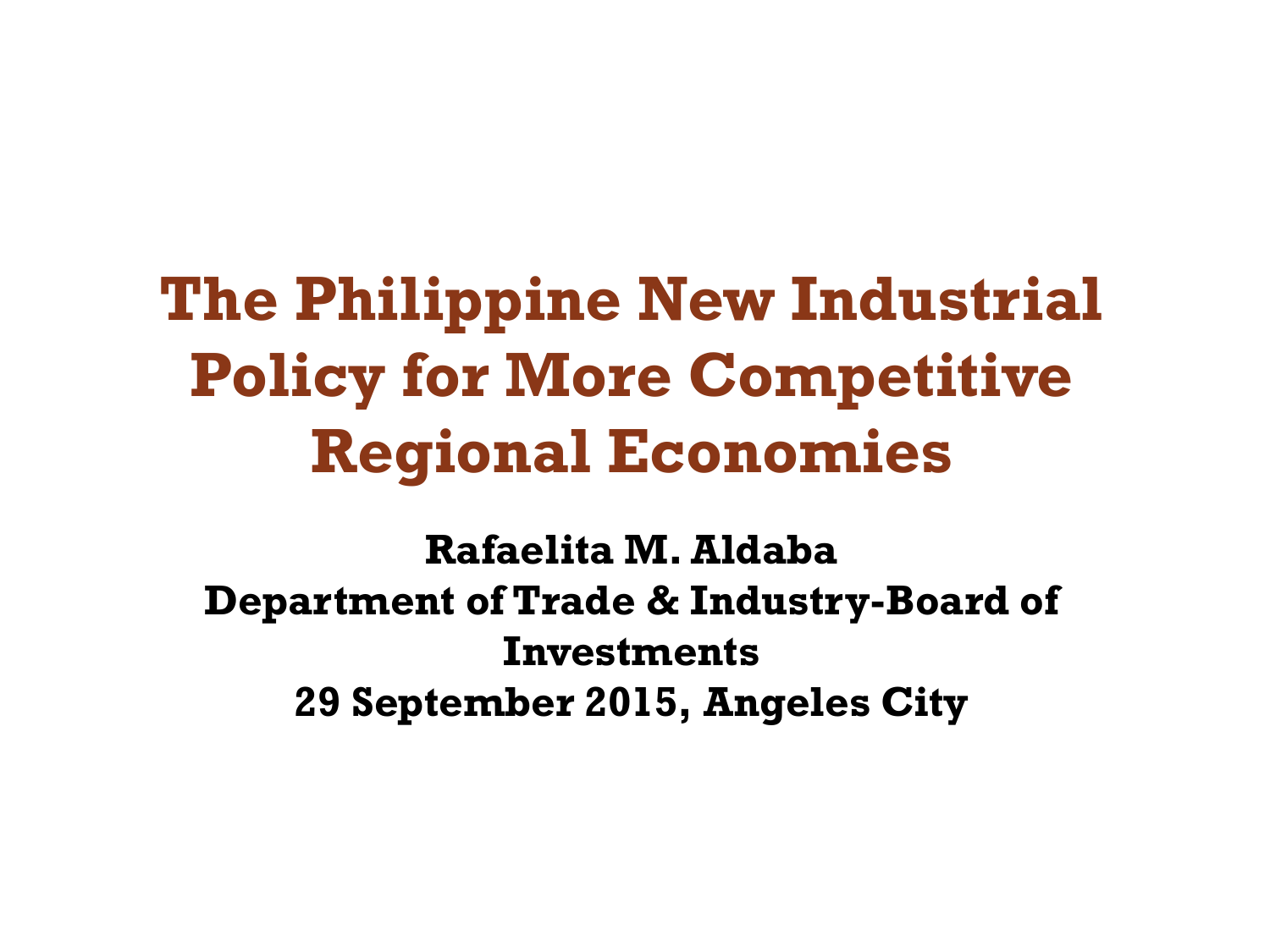# **Outline of Presentation**

Objective: PH new industrial policy & Region 3's transformation

- PH Opportunities & Challenges
- New Industrial Policy for Structural Transformation
- Transforming Region 3
	- Industry Upgrading
	- Roadmap for Building A Competitive Economy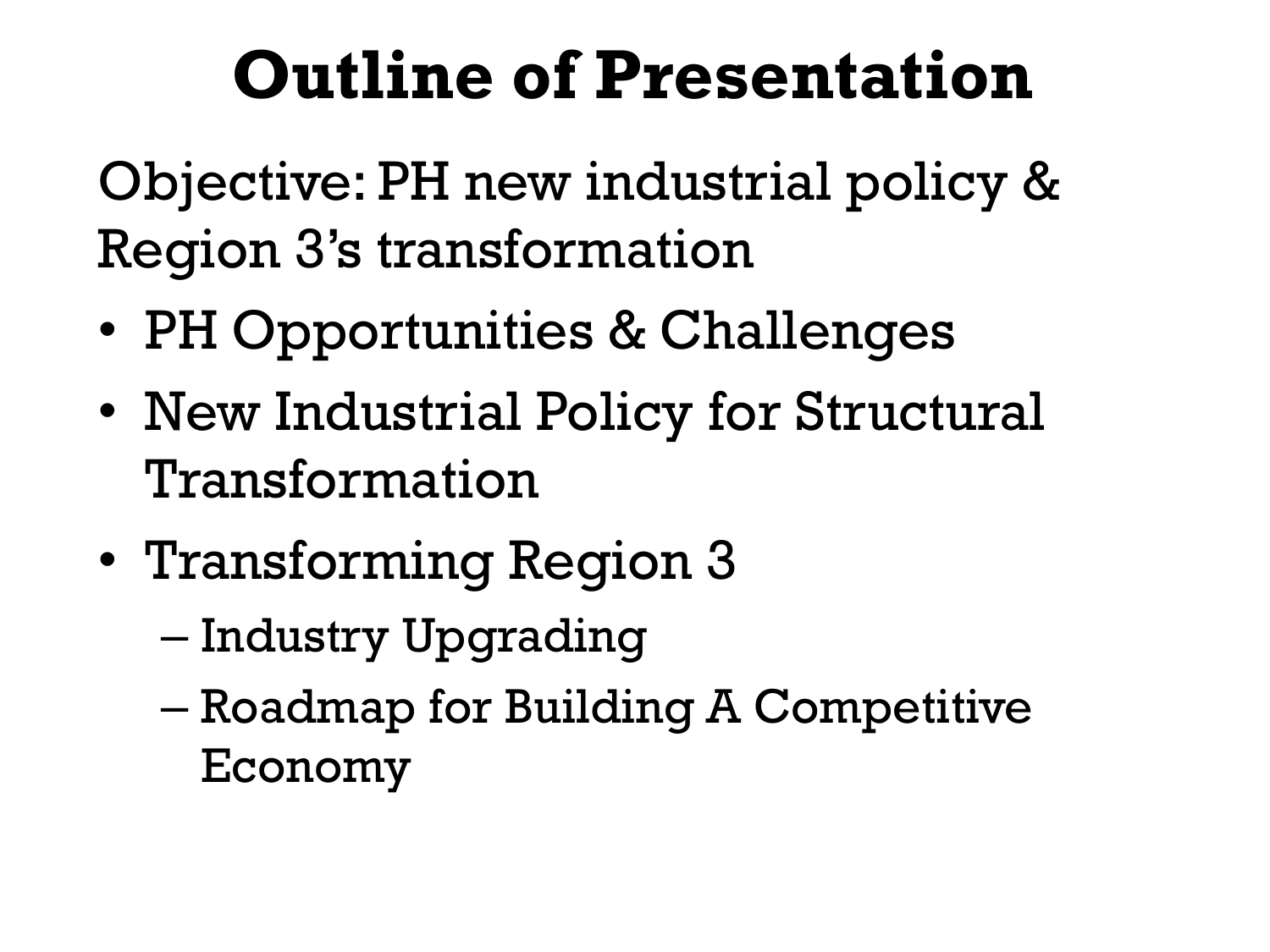## **Part 1: Opportunities & Challenges Short-term Outlook**



- PH growth rate: 6.8 ('12), 7.2% ('13), 6.1% ('14)
- Q1 2015: China 7.3%, VN 6.96% , PH 5.2%, MAL 1.2%, TH 0.3%, INO -0.18%
- PH impressive growth: Asia's new economic tiger
- 2015 Forecasts- Government: 7-8%, IMF: 6.7%, ADB: 6.4%, OECD: 6.2% (to lead growth in ASEAN), JPMorgan: 6.4%, Fitch Ratings: 6.3%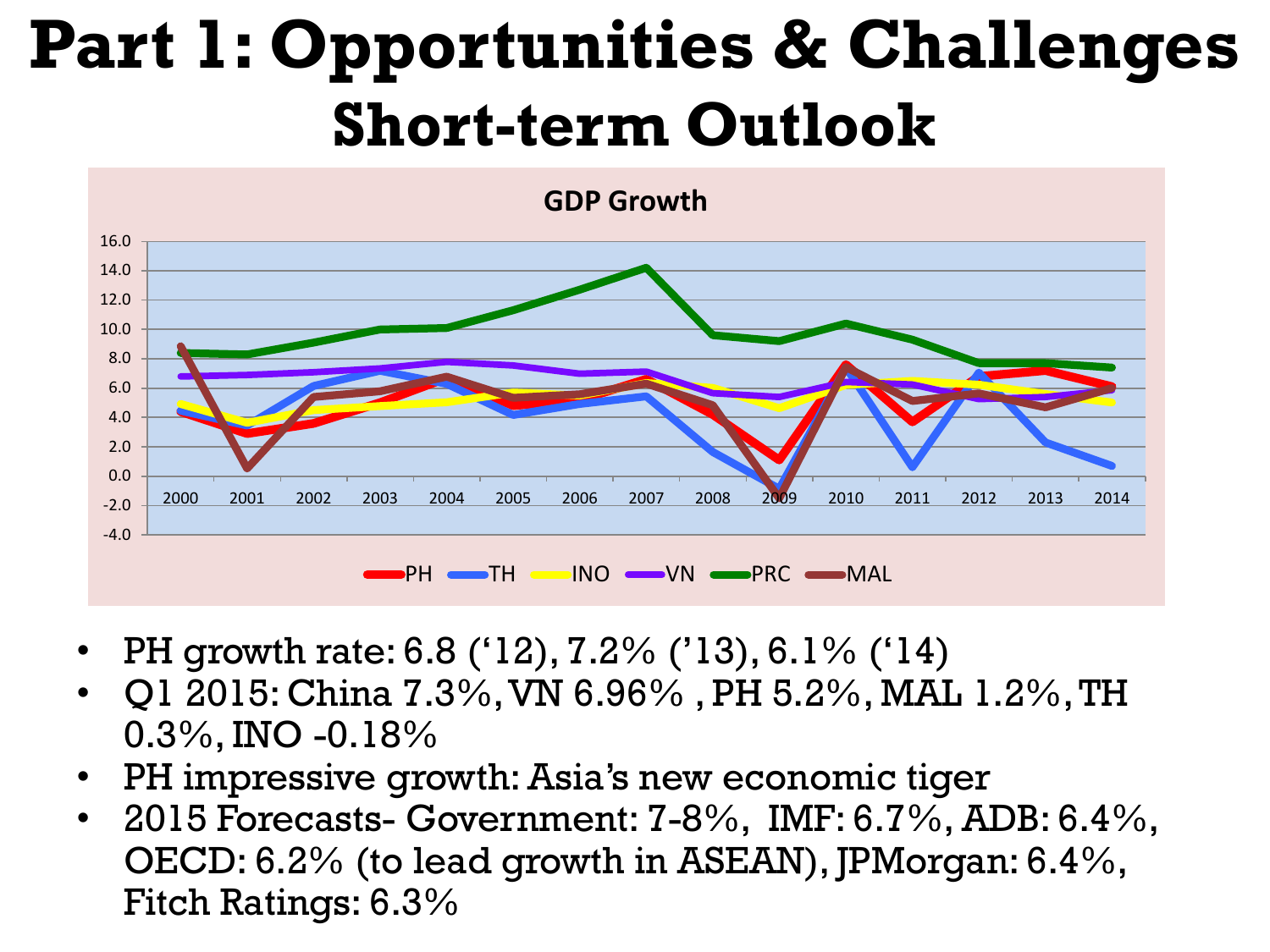# **Manufacturing Resurgence**



 $\blacktriangleright$  PH Industry growth: 7.3% ('12); 9.3% ('13, highest), 7.5% ('14 highest)

 Manufacturing resurgence: 5.4% ('12); 10.3% ('13); 8.1%  $(^{4}14)$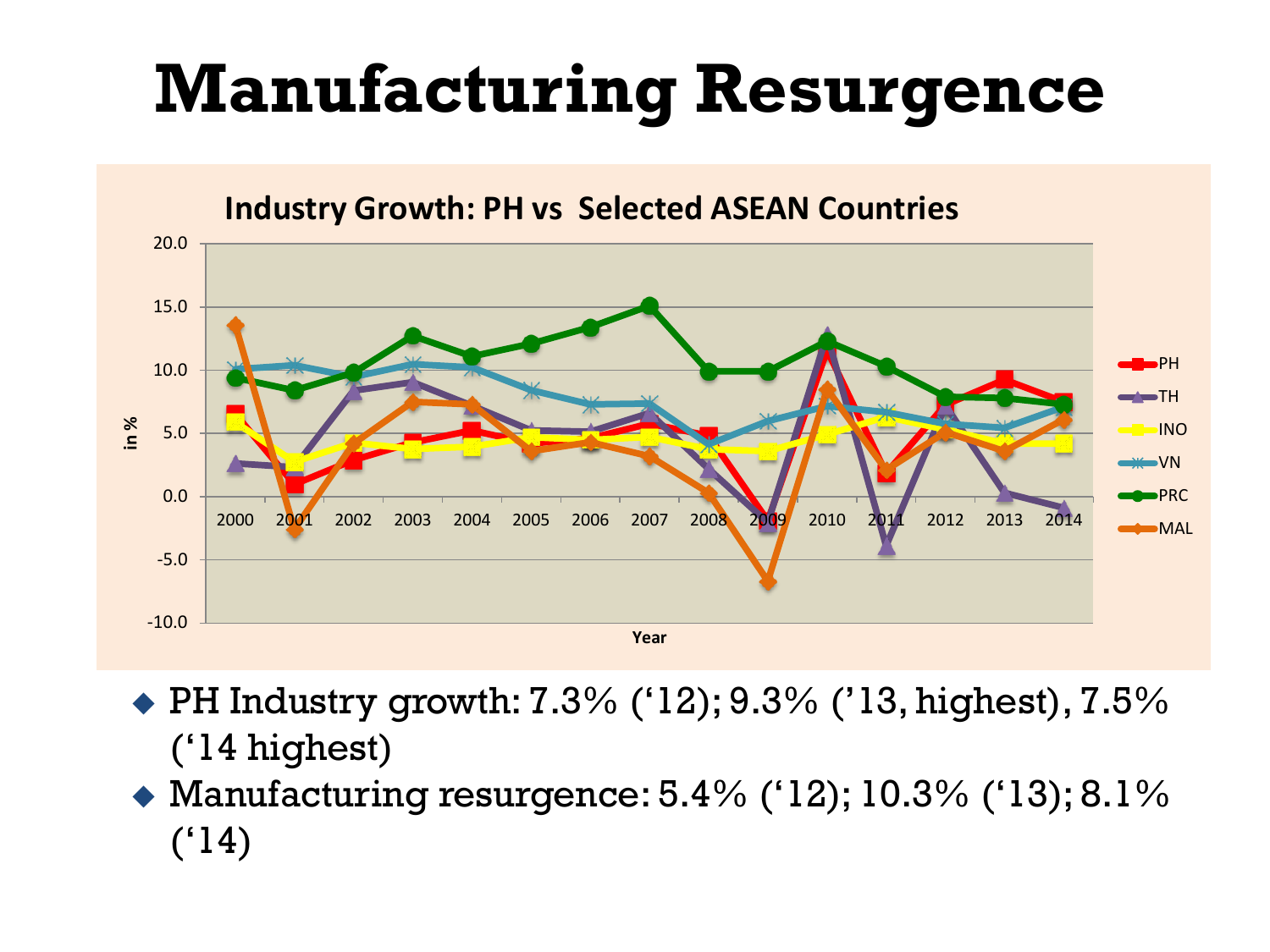### **WHAT MAKES PH DIFFERENT**

#### **Market Opportunities**

• Growing market & middle class: demographic sweet spot

### **Labor**

- Young, English speaking, highly trainable workforce
- Moderate wage increases

### **Operating Environment**

- Strong macroeconomic fundamentals
- Political stability, business/consumer confidence

### **Policy Focus**

- New Industrial Policy & a more pro-active Government
- IPA rules & regulations, incentives & investor care

### **Improved competitiveness ranking (WEF)**

• Rank #52 in 2014-15 from rank #59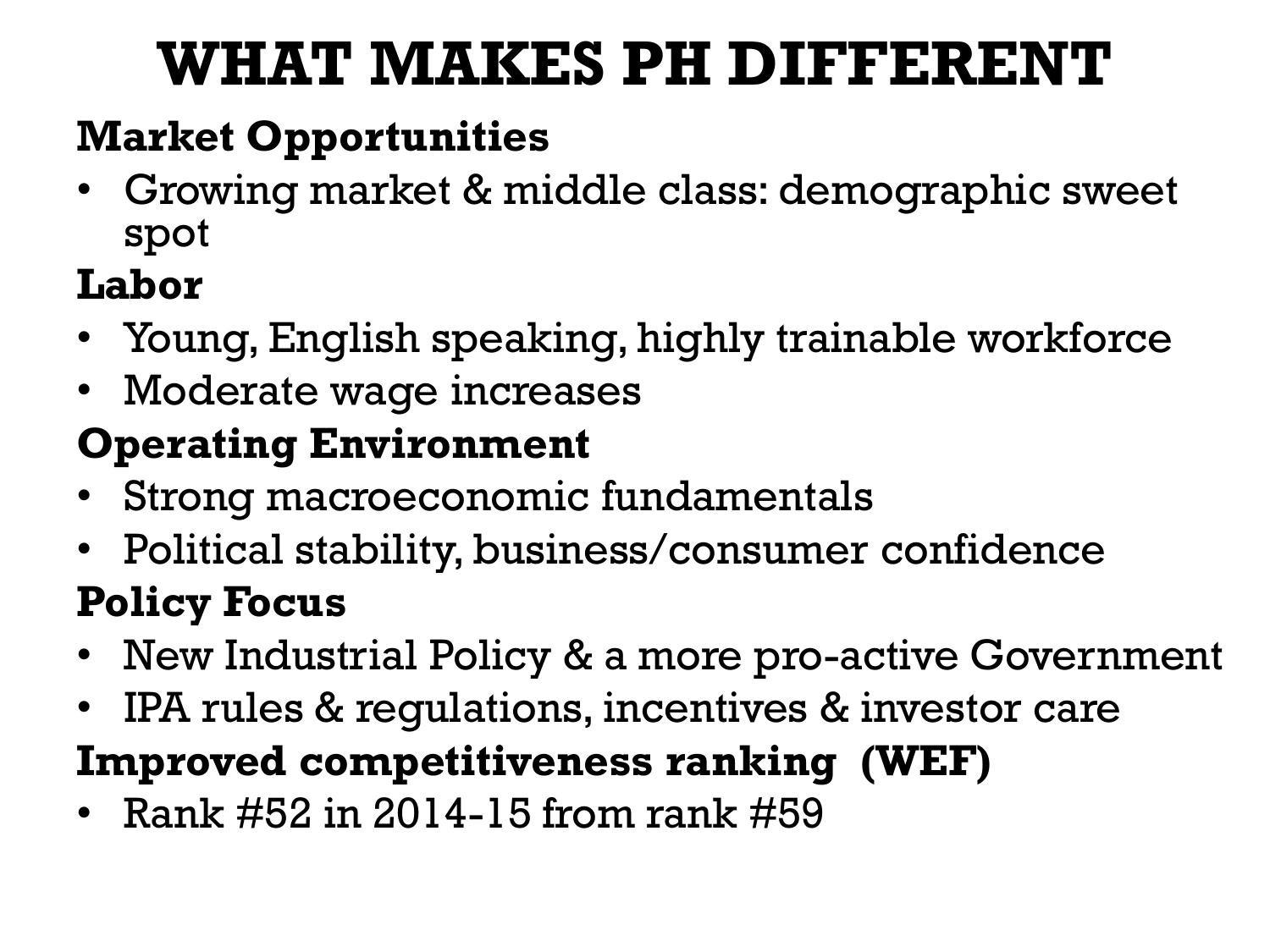# **Growth Challenges**

| <b>Area</b>                  | <b>Major Constraints</b>                                                                                                                       |
|------------------------------|------------------------------------------------------------------------------------------------------------------------------------------------|
| Regulation                   | Complex/costly business procedures<br>Policy consistency, transparency, predictability<br>$\bullet$<br>60-40% foreign equity rule<br>$\bullet$ |
| Infrastructure/<br>Logistics | High cost of power, domestic shipping<br>Lack of ports, airports, road infrastructure                                                          |
| <b>SME</b>                   | • Access to finance, technology, support for start-<br>ups, standards, marketing, network links                                                |
| <b>HRD</b>                   | • Lack of skilled workers, limited standards &<br>certifications                                                                               |
| Innovation                   | Industry-academe linkages, R&D facilities                                                                                                      |
| Supply/value<br>chain        | • Limited linkages in manufacturing, agriculture,<br>& services, weak parts & components sector                                                |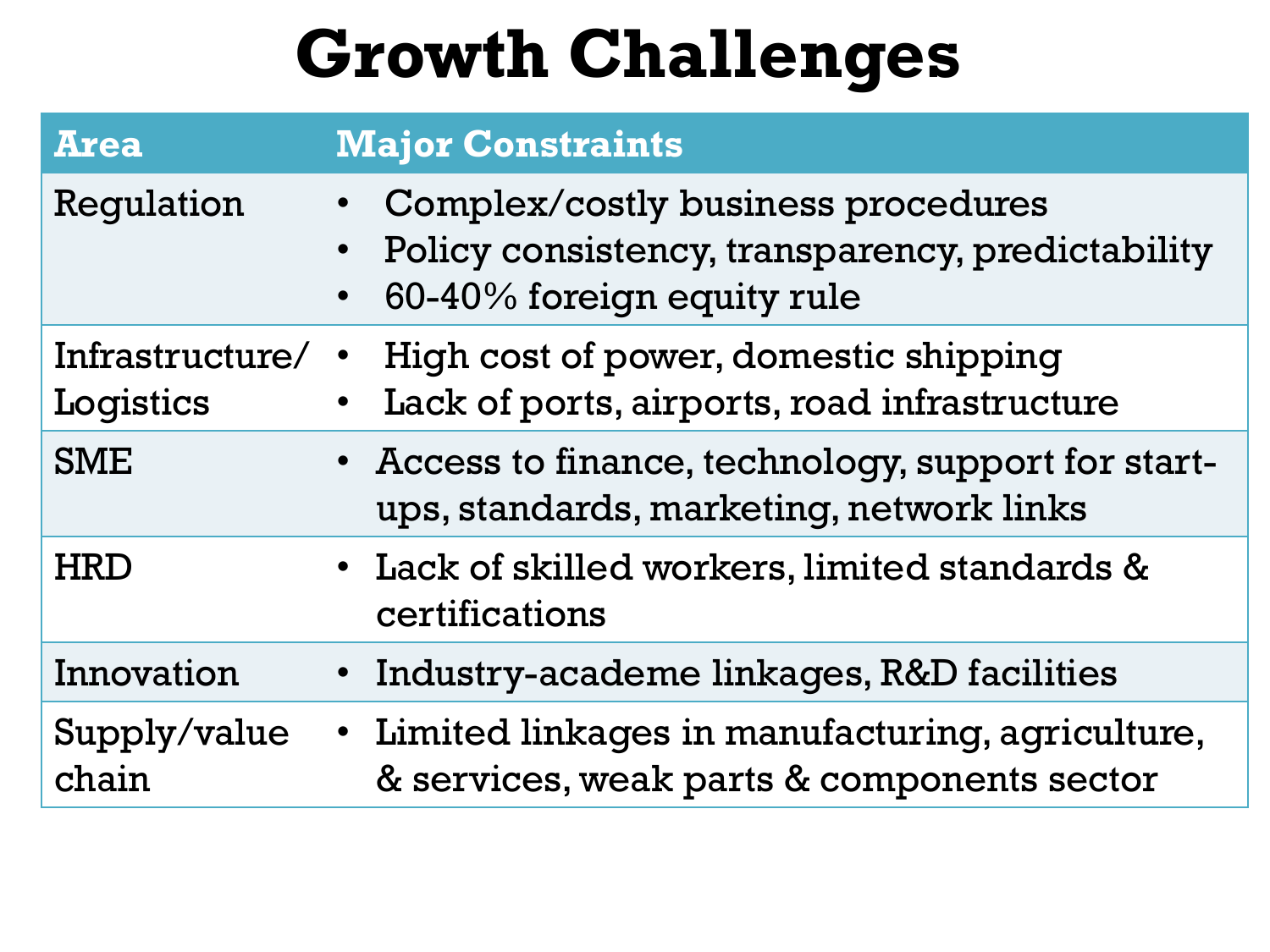# **Part 2: Strategic Industrial Policy**

- Goal: improve competitiveness & productivity
	- $\circ$  Growth oriented action to upgrade industries, move up the value chain, low productivity to high productivity
	- $\circ$  Remove obstacles to growth  $\rightarrow$  Investments
	- o Deepen participation in regional production networks
- Role of Government: Coordination/facilitation
	- $\circ$  Create proper environment for private sector development
	- $\circ$  Private sector, investment & entrepreneurship are proximate cause of growth
- GVC-focused industrial policy
	- $\circ$  Define position in the GVC, how do we plug into global/regional production networks
- Cluster-based industrial strategy to build strong & competitive regional economies
	- $\circ$  Inter-firm cooperation & agglomeration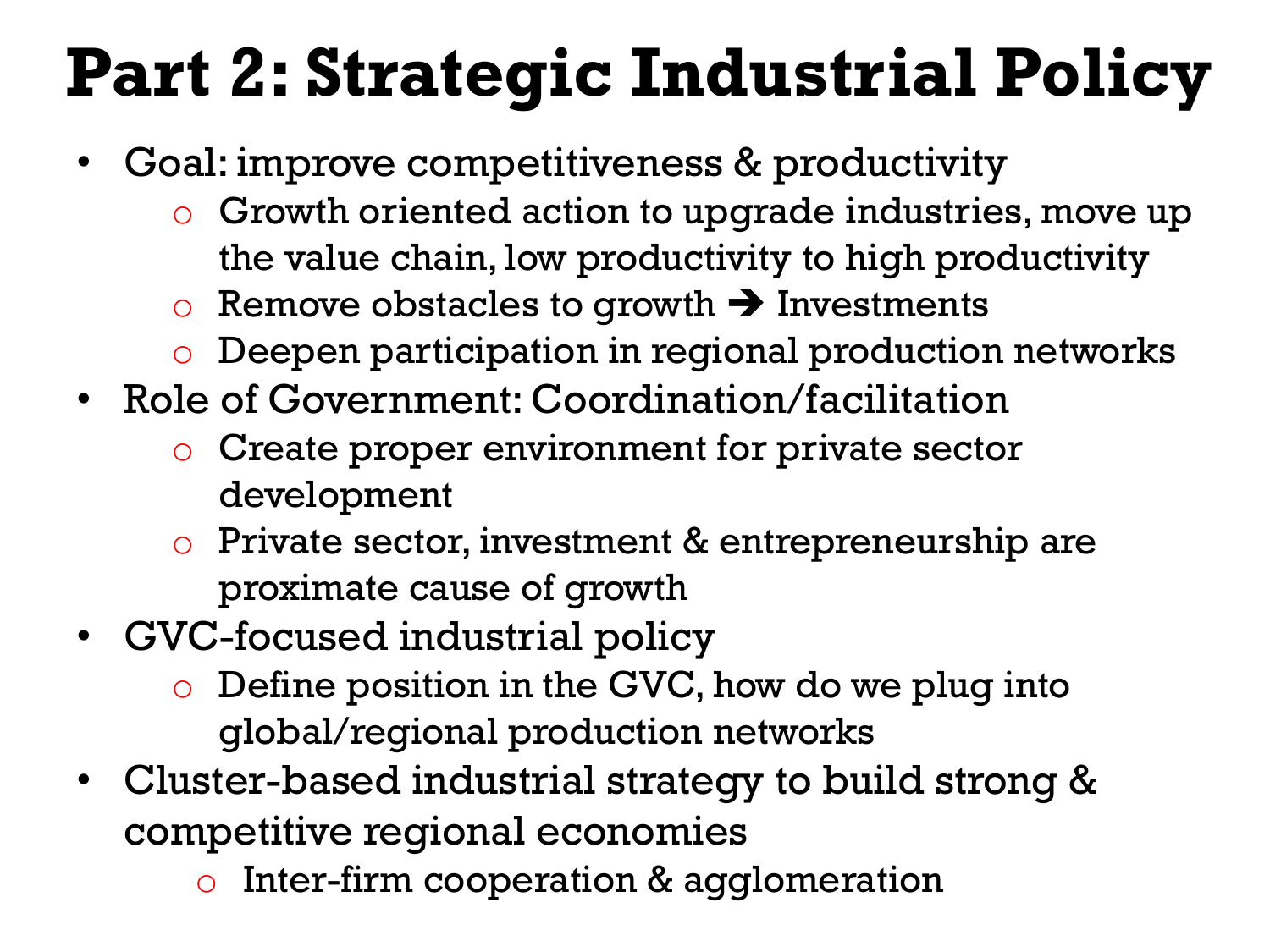### **MANUFACTURING DRIVER for STRUCTURAL CHANGE**

VISION: globally competitive & strongly linked with other sectors, a main growth driver

**Phase I 2014-2017**

**-automotive, aerospace parts electronics, garments, food, resource-based industries, chemicals, furniture, tool & die, shipbuilding** **Phase II 2018- 2021**

**-high value added activities upstream industries (chemicals, iron & steel), med-tech basic & fabricated metal** 

**Phase III 2022- 2025**

**-move to high tech transport equipment, chemicals, electrical machinery -manufacturing hubs in regional & global production networks for auto, electronics, machinery, garments, food**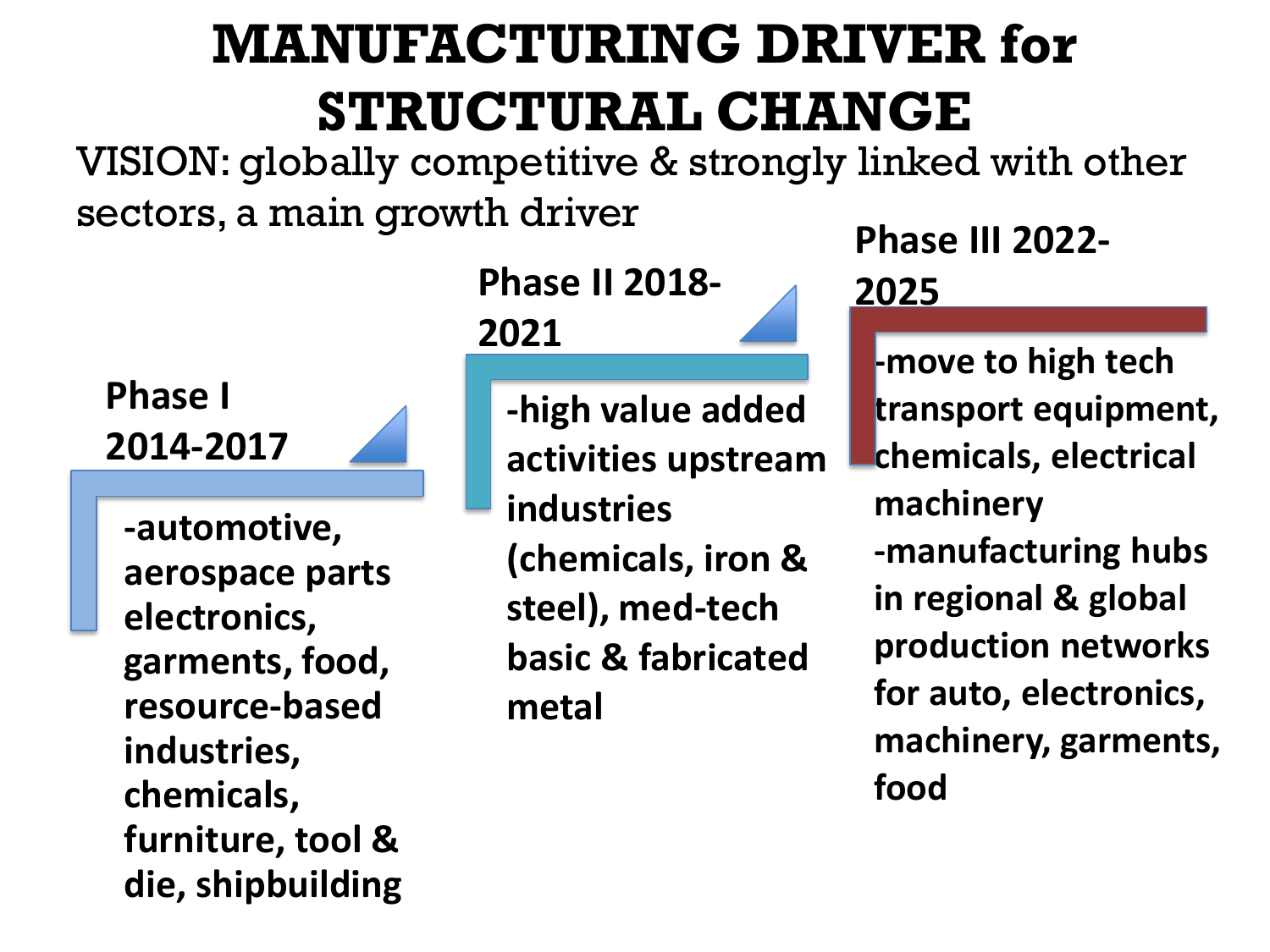#### **Strategy to make manufacturing an engine of growth & source of more & better Jobs**



**open trade regime, sustainable macro policies, sound tax policies & administration, efficient bureaucracy, secure property rights, institutions** <sup>9</sup>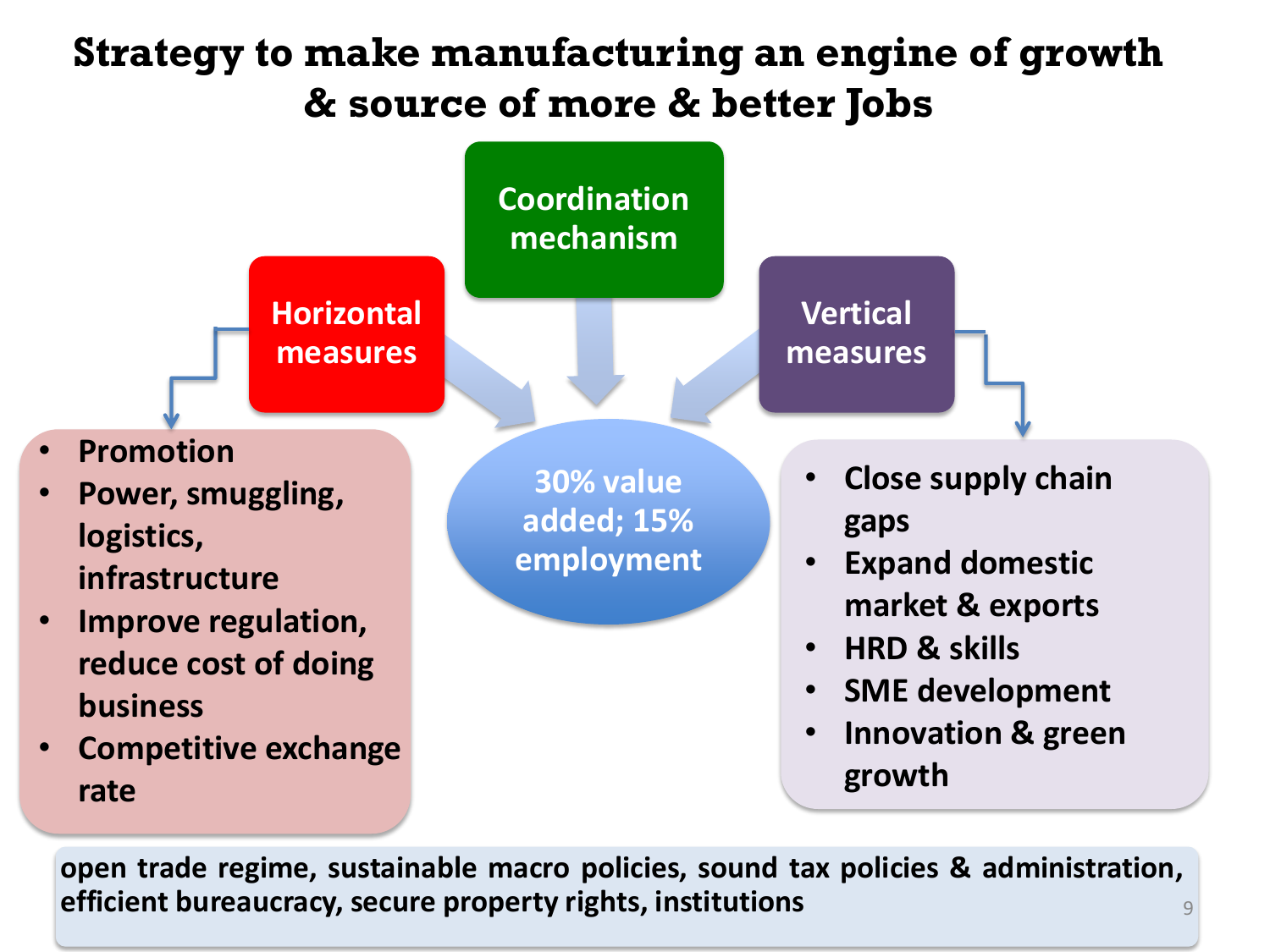## **Comprehensive National Industrial Strategy (CNIS)**

**EXTERNAL FACTORS: GLOBALIZATION, REGIONAL/BILATERAL/MULTILATERAL TRADING ARRANGEMENTS, GLOBAL & REGIONAL PRODUCTION NETWORKS**



- 3 Major Channels: COMPETITION, INNOVATION, PRODUCTIVITY
- Cluster-based industrial strategy to build strong & competitive regional economies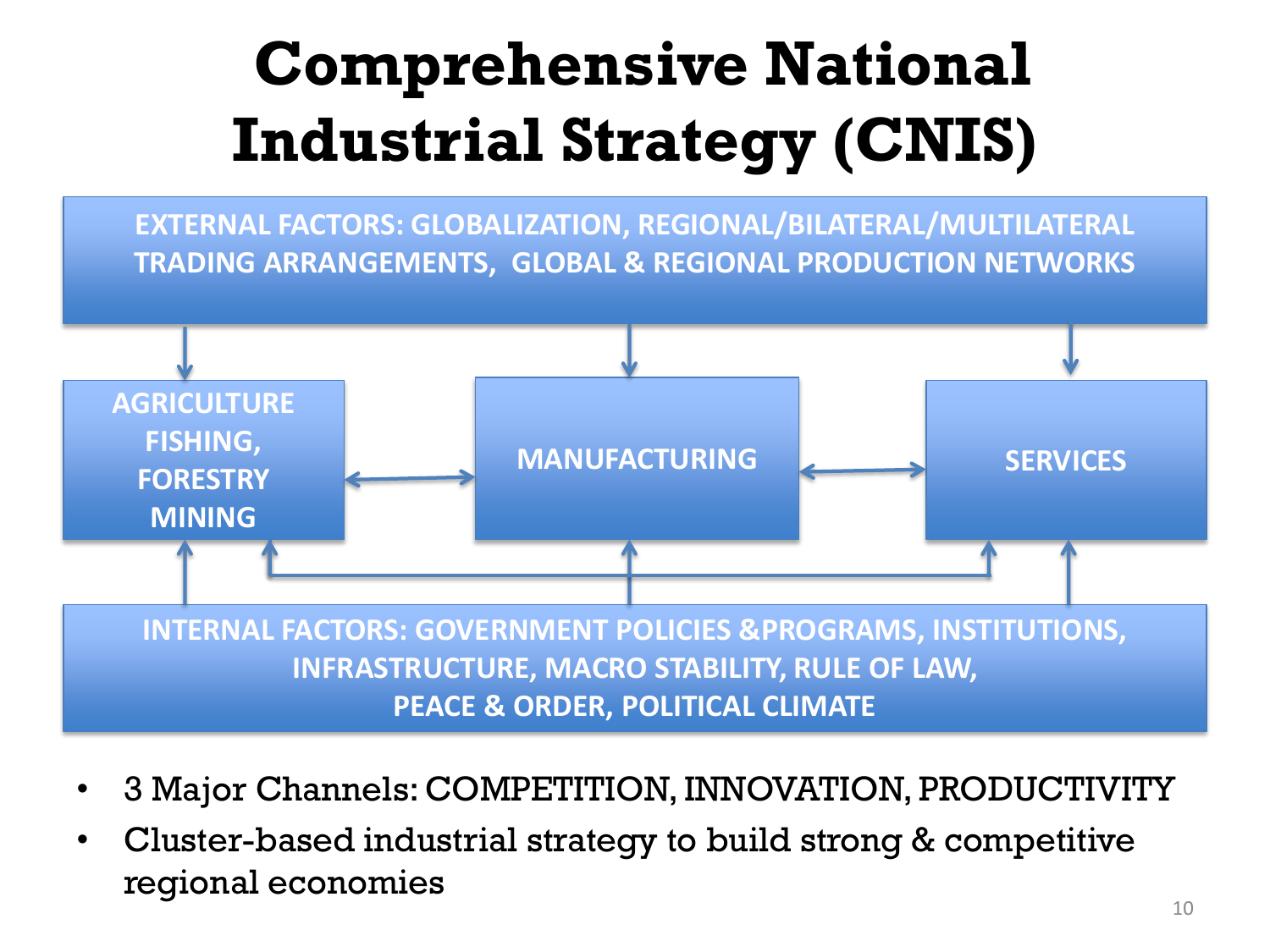### **AGRIBUSINESS: CATALYST TO DRIVE REGIONAL ECONOMIC TRANSFORMATION**

Transform & upgrade agriculture from traditional farming to a globally competitive agribusiness sector



**Phase II 2018- 2021**

**-strengthen agroprocessing & its linkages to production: R&D; strengthen supply chains, upgrade commodity clusters; access to technologies, finance; regulatory & certification system**

**-deepen participation in GVC -PH as agribusiness regional hub Phase III 2022- 2025**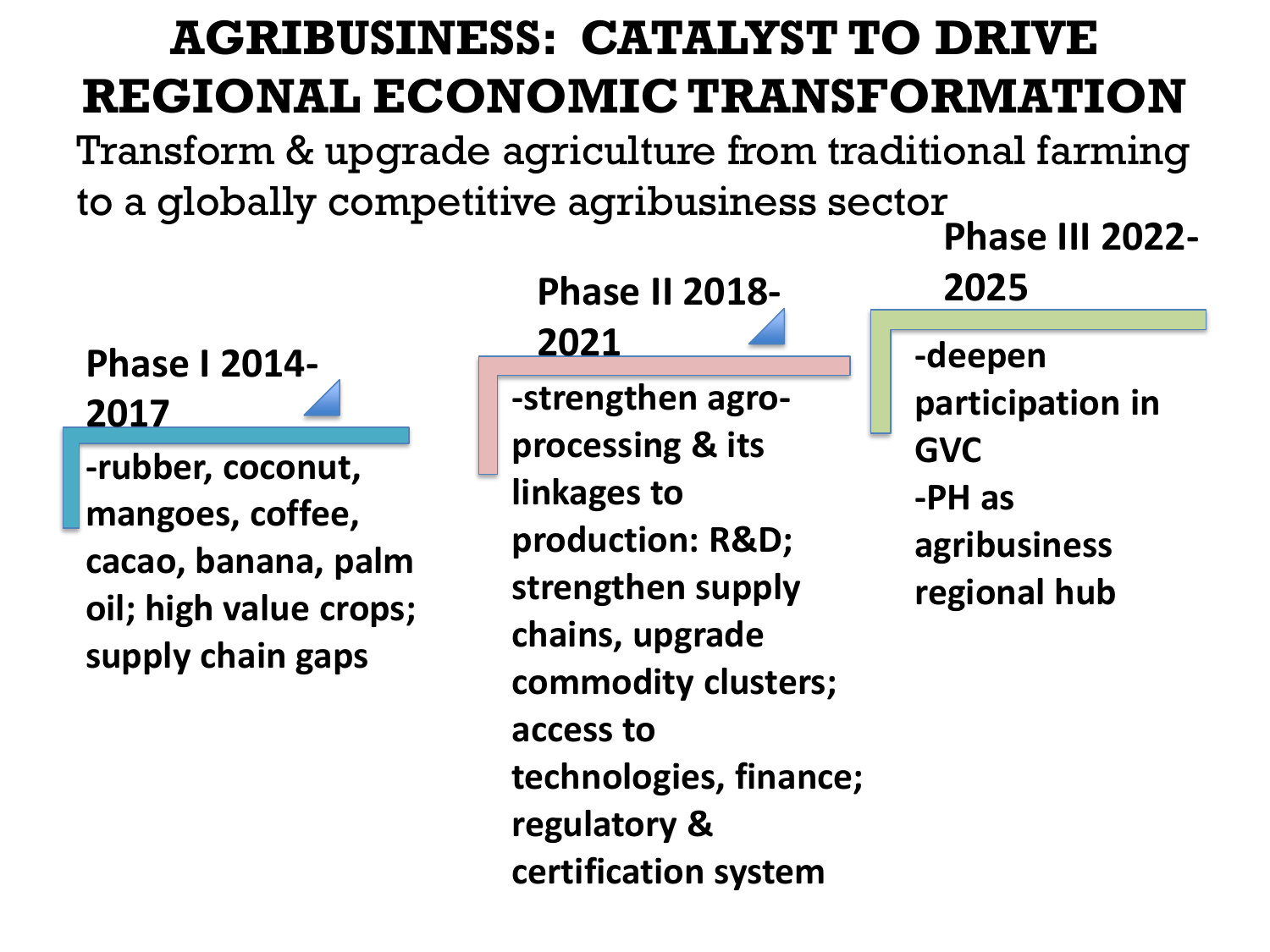### **SERVICES: GLUE THAT BINDS ALL SECTORS TOGETHER**

Globally competitive services, create quality jobs, move up the value chain, enable structural transformation

#### **Phase I 2014- 2017**

**-labor-intensive sectors: tourism, construction, ship repair, MRO -accelerate infrastructure investments -move up ITBPM GVC**

#### **Phase II 2018-**

#### **2021**

**-education, design, R&D, finance, infrastructure -engineering & services embedded in manufacturing -HRD & skills training, innovation ecosystem linked with manufacturing**

**Phase III 2022- 2025**

**- PH as regional hub: training - upgrade services, manufacturing related services to sustain growth & job creation**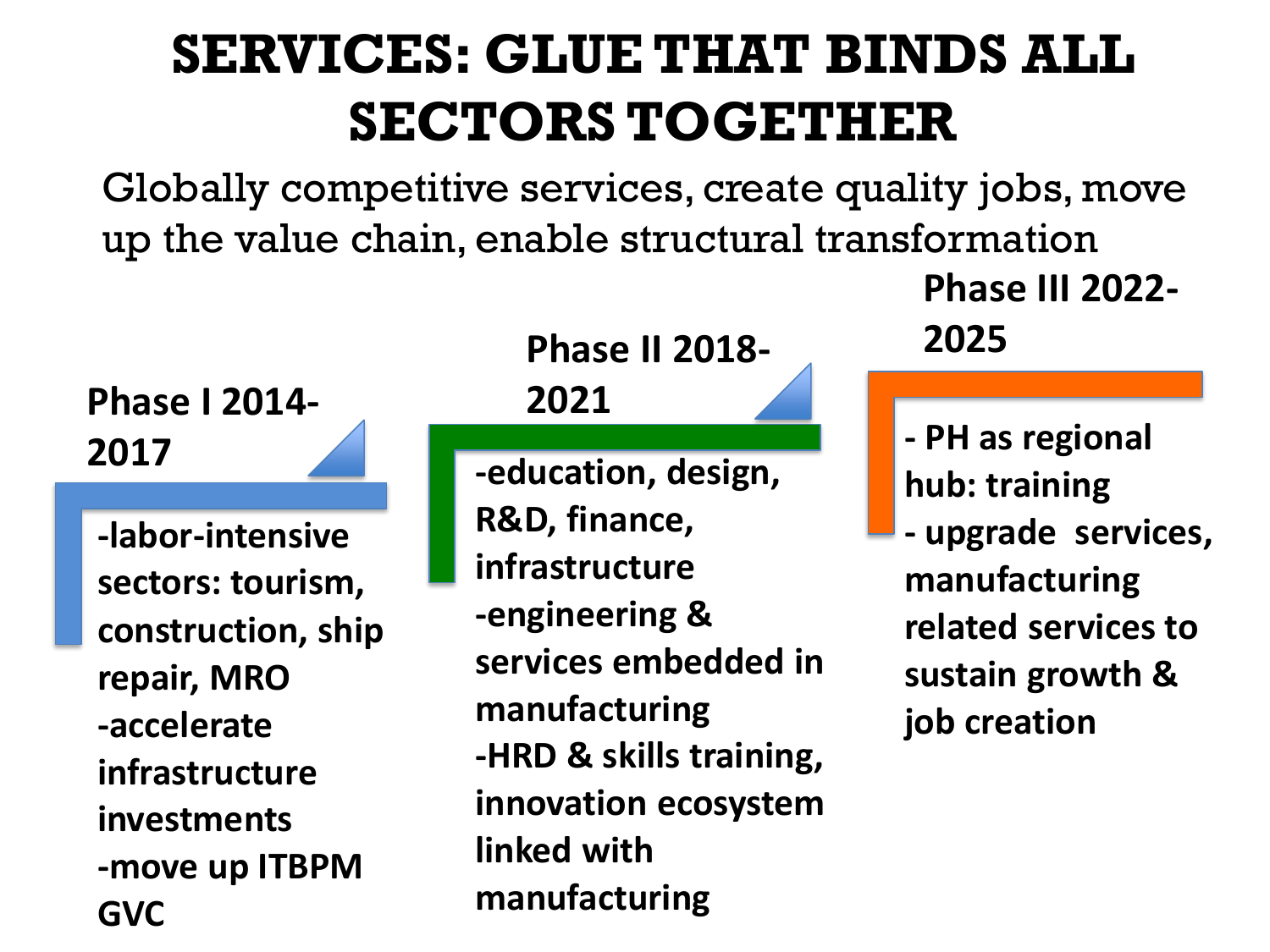# **Part 3.Transforming Region 3**



- **C. Luzon: 22% manufacturing GRDP, 13% average growth rate**
- **How to sustain manufacturing growth?**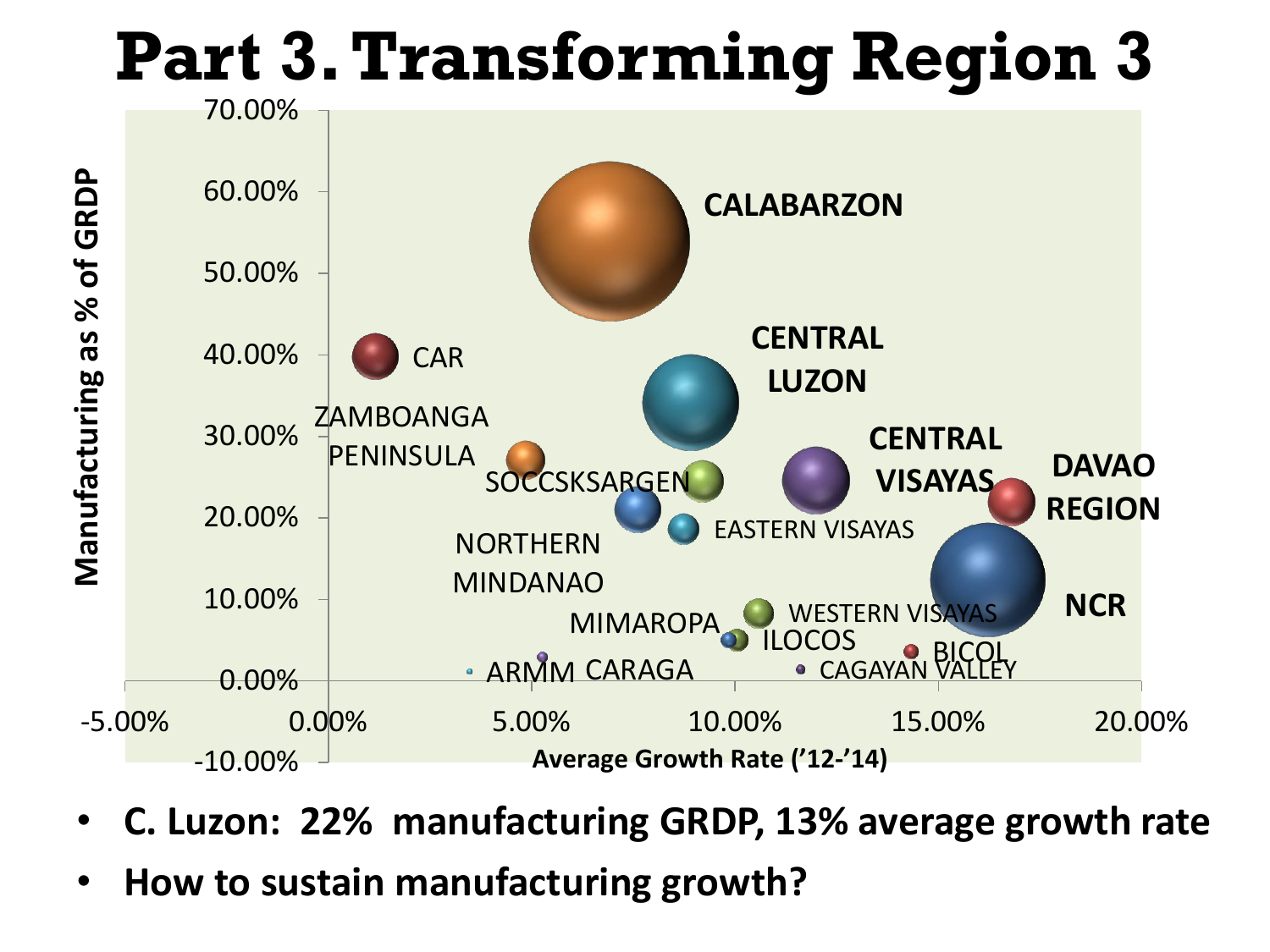# **Upgrading Industries: Challenges**

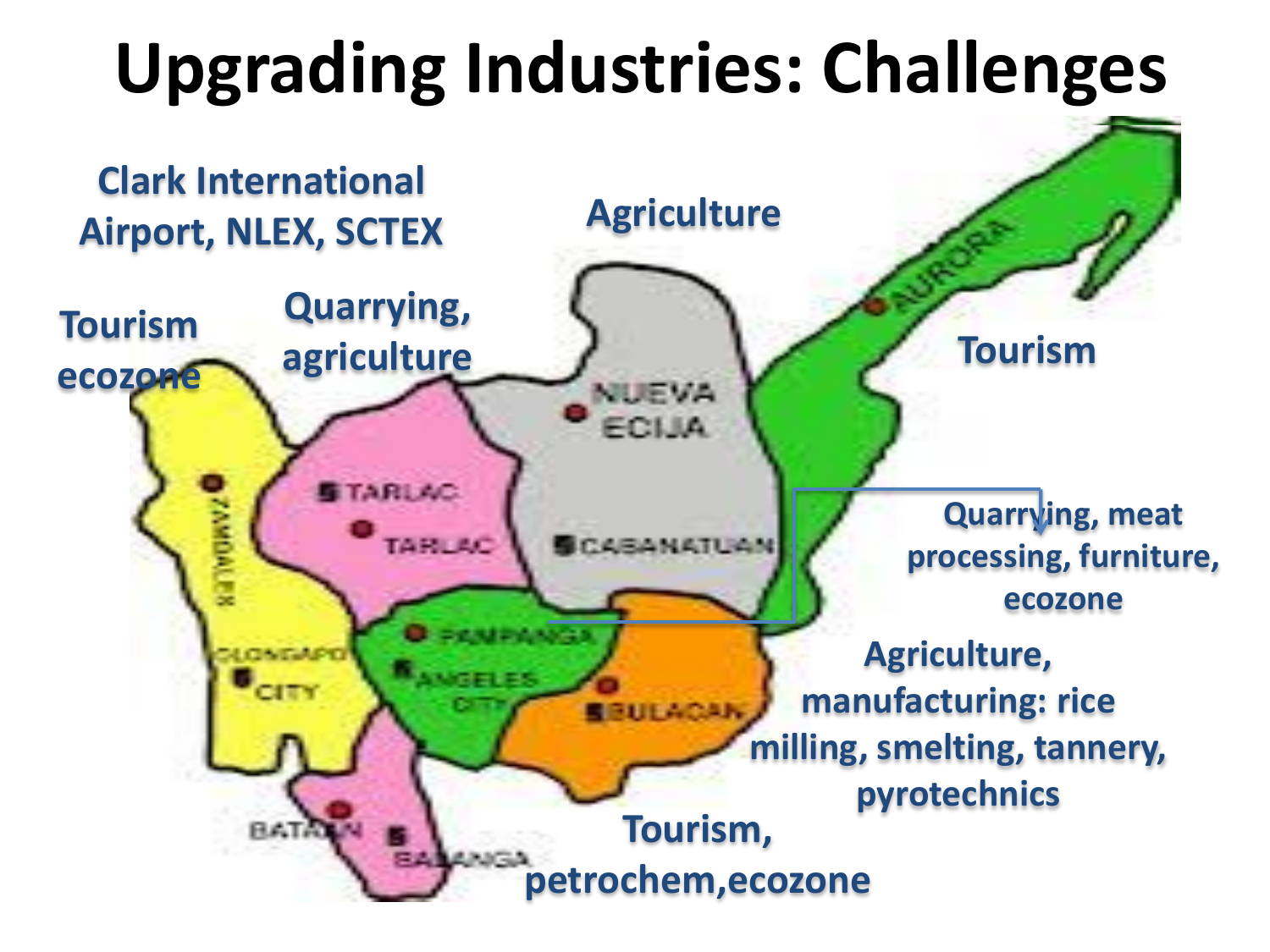## **Roadmap Formulation**

#### **STEP 1: What are the existing & future growth potentials of the industry in both domestic and export markets?**

• Identify dynamically growing tradable industries

**STEP 2: See if private sector is already in these industries; are there existing or nascent activities? if none, seek FDI** 

**STEP 3:What are the obstacles preventing firms from upgrading quality of their products? new firms from coming in?**

#### **STEP 4:Take action to remove constraints**

- **Horizontal:** protection of property rights, business & investment environment, industrial clusters, eco zones
- **Vertical:** tax incentives for a limited time, direct credits, access to raw materials & capital equipment
- **Coordination mechanisms:** Regional Development Council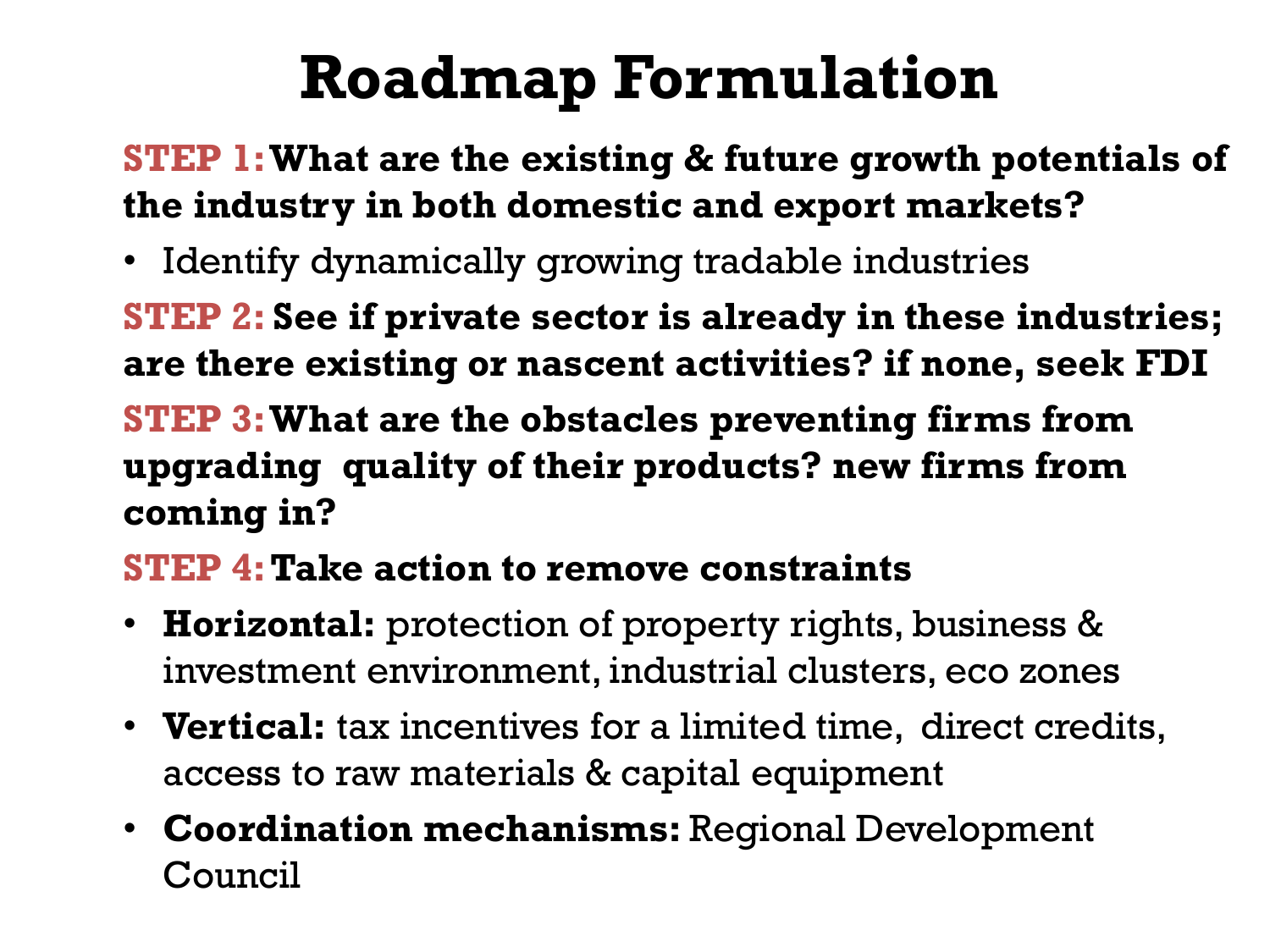## **Regional Manufacturing Industry Roadmaps**

- Private sector: ownership of the roadmaps, leadership
- Government: facilitator & coordinator
- $\triangleright$  Remove binding constraints to competitiveness
	- $\circ$  Physical infrastructure
	- $\circ$  Administrative infrastructure: trade facilitation, FTAs
	- o S&T infrastructure
	- o Supply/value chain gaps: collective action
	- $\circ$  HRD & skills trainings
- $\triangleright$  Get mix of incentives right SMEs' inclusion in clusters
- $\triangleright$  Cluster upgrading & moving up the value chain
- $\triangleright$  Required Components: Materials, Skills, Energy, Capital, Digital technology